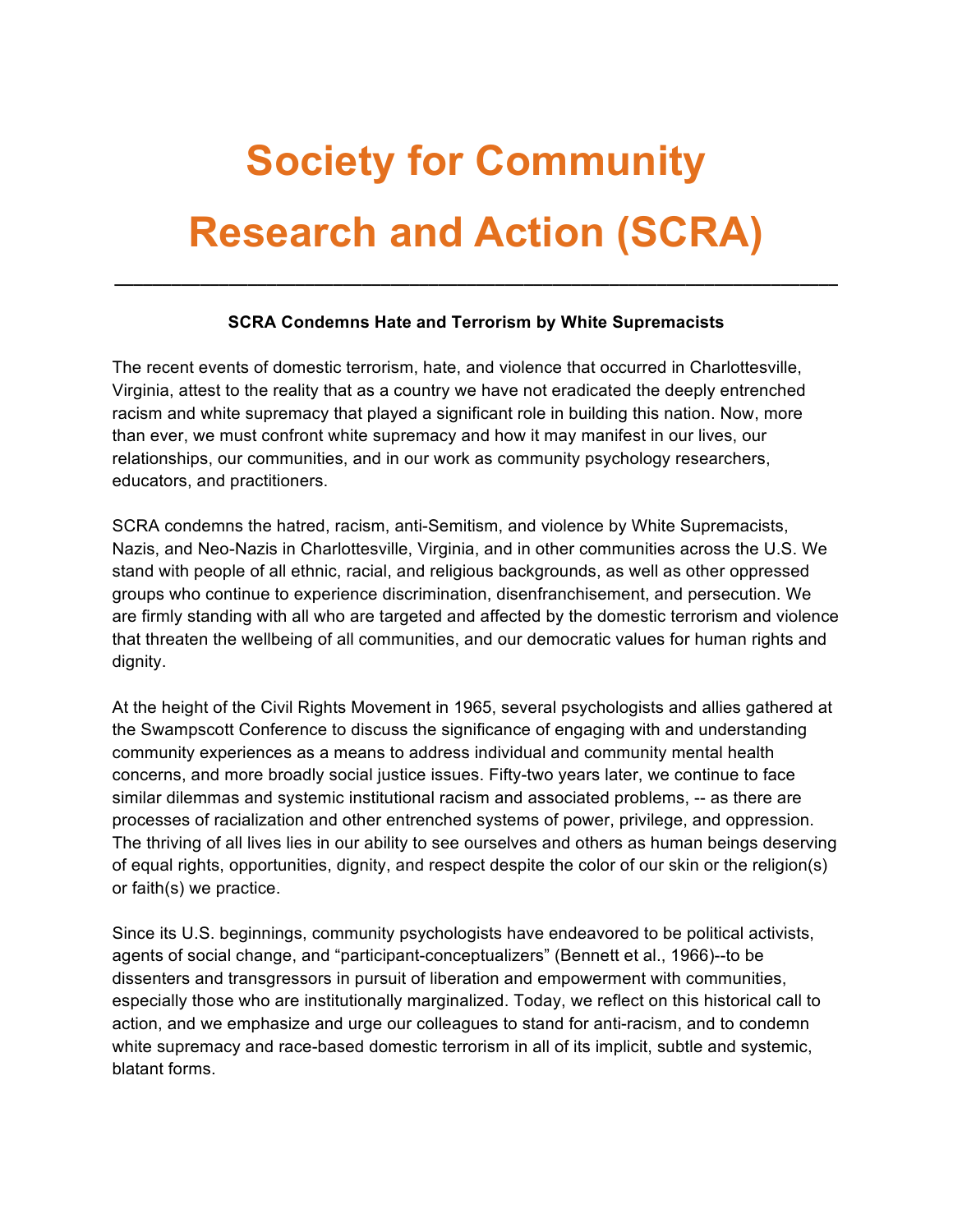To our SCRA members of color and religious minorities, and other disenfranchised groups, we see you, we hear you, and we stand in solidarity. You are not alone, and as an organization we stand to serve and protect the rights of all people who are institutionally marginalized, disenfranchised, and persecuted because of the color of their skin or religious affiliation. And as we fight together, we also understand and hope you are able to find support, resources, and the strength to continue the important work of prioritizing your own livelihood through your self- and community-care practices. As Audre Lorde reminds us, "I am not free while any woman is unfree, even when her shackles are very different from my own." Together, we ask the SCRA membership to rise together as one committed and strong voice against oppression, hate, bigotry, anti-Semitism, and racism.

As community psychologists, we stand in solidarity with those who work against oppression, hate, racism and anti-Semitism. We re-affirm our commitment to uphold the values of social justice, liberation from systems of oppression, religious persecution, sexism, and racism. Therefore, to engage with racial justice efforts more intentionally and explicitly in our research and practice, we ask the Executive Committee, its leadership, councils, committees and all SCRA members to join us in condemning prejudice, hate, and domestic terrorism by white supremacists.

In solidarity with you,

Society for Community Research and Action (SCRA)

*Letter developed and authored on behalf of SCRA*, Jesica S. Fernández, Ph.D., CERA Chair-Elect Nellie Tran, PhD

## **Resources for Coping with Racial Trauma**

Black Lives Matter Meditation for Healing Racial Trauma: https://soundcloud.com/drcandicenicole/black-lives-matter-meditation-for-healing-racial-trauma

Surviving & Resisting Hate: A Toolkit for People of Color https://drive.google.com/file/d/0B-nj4wfR3762NnhpWjBQN3hmTkE/view Mental Health Podcasts by Therapists of Color https://www.redefineenough.com/blog/5-mental-health-podcasts-by-therapists-of-color

### **Resources for Action & Teaching**

The Charlottesville Syllabus by Graduate Student Coalition for Liberation https://medium.com/@UVAGSC/the-charlottesville-syllabus-9e01573419d0

How to help victims of Charlottesville Rally: http://www.refinery29.com/2017/08/167766/charlottesville-virginia-protest-support